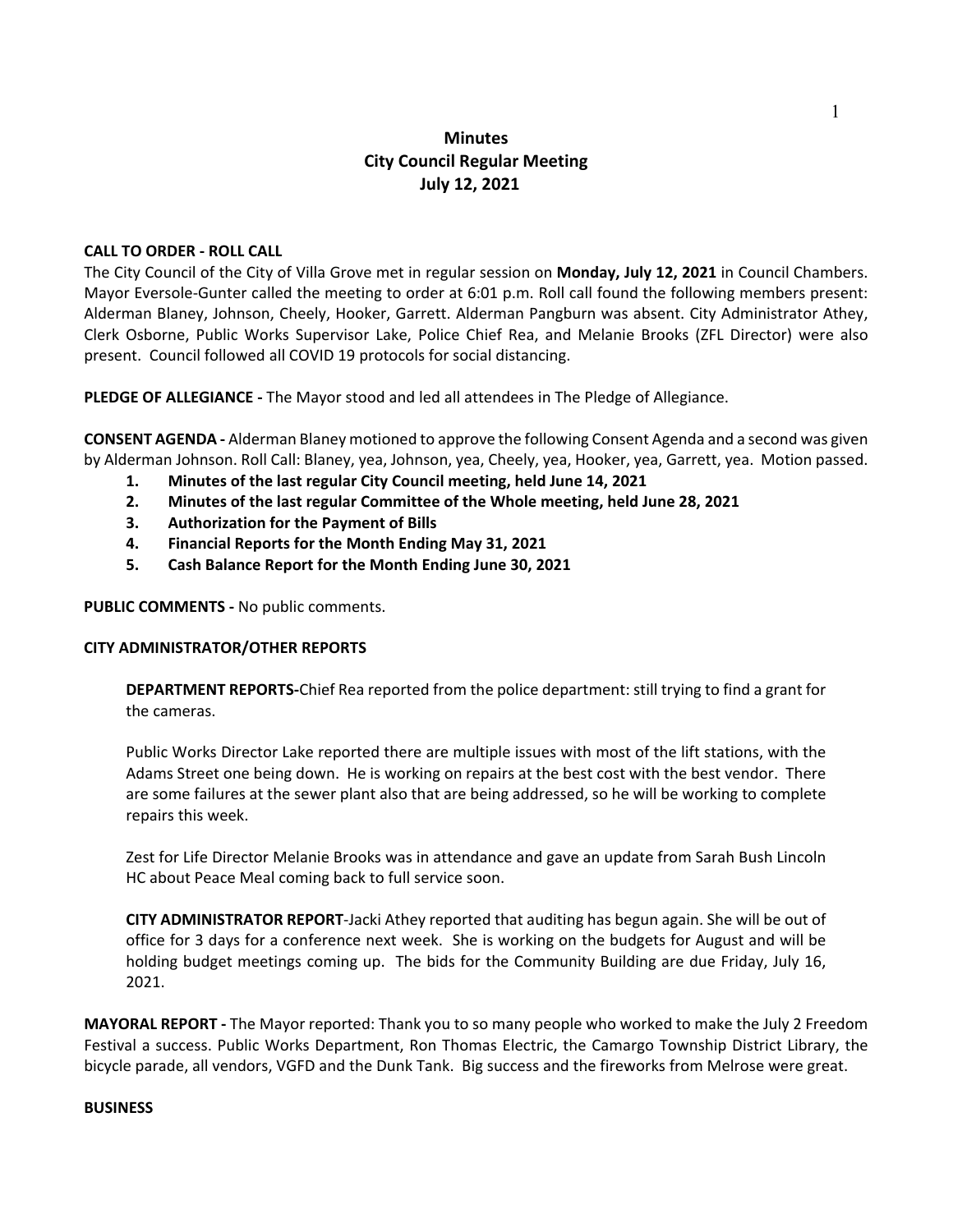# **Minutes City Council Regular Meeting July 12, 2021**

- **1. Approve request of Mike Beesley for a variance at 208 Bruce Street** Alderman Blaney motioned to table this for the next meeting. Alderman Garrett seconded the motion. Roll Call: Blaney, yea, Johnson, yea, Cheely, yea, Hooker, yea, Garrett, yea. Motion passed to Table until next meeting.
- **2. Vote to continue consideration of cost of the RFP deadline to August 6, 2021 -** Alderman Blaney motioned to extend the RFP deadline for the sewer and water plant sale to August 6, 2021. Alderman Johnson seconded the motion. Roll Call: Blaney, yea, Johnson, yea, Cheely, yea, Hooker, yea, Garrett, yea. Motion passed.
- **3. Approve Pay Request No. 1 for Schomburg & Schomburg Construction** Alderman Blaney motioned to approve the first payment for the water plant scrubber repair. Alderman Cheely seconded the motion. Roll Call: Blaney, yea, Johnson, yea, Cheely, yea, Hooker, yea, Garrett, yea. Motion passed.
- **4. Placement of sod on old water plant lot instead of seeding with straw cover** Alderman Garrett motioned to go with sod on the old water plant site. Alderman Johnson seconded the motion. Roll Call: Blaney, no, Johnson, no, Cheely, no, Hooker, no, Garrett, no. Motion failed. Lot will be seeded.
- **5. Rental [proposal](https://drive.google.com/file/d/1BVXIb1MmQsJH9-zUahN053fLRwXdoyV5/view?usp=sharing) for Zest for Life Center usage by public** Alderman Garrett motioned to approve the rental contract for use of the City Zest for Life Center. Alderman Hooker seconded the motion. Roll Call: Blaney, yea, Johnson, yea, Cheely, yea, Hooker, yea, Garrett, yea. Motion passed.
- **6. Replacement of dump bed of truck** PW Director Lake presented the quote for replacement of the dump bed, hydraulics and lights on the salt truck at a cost of \$8600. Alderman Johnson motioned to approve the repair/replacement. A second was given by Alderman Hooker. Roll Call: Blaney, yea, Johnson, yea, Cheely, yea, Hooker, yea, Garrett, yea. Motion passed.
- **7. Replacement of large deck mower -** PW Director Lake stated the current mower has over 3,000 hours and needs replaced. We will keep that one as a back- up once there is a new one in service. Two bids given. One from Sloan was less expensive but didn't include field finishing attachment or fuel saver. The bid from Exmark included those items at a cost of \$18,400. Alderman Garrett motioned to purchase the mower from Exmark to allow use in multiple areas and on for getting the ball diamonds maintained properly. Alderman Johnson seconded the motion. Roll Call: Blaney, yea, Johnson, yea, Cheely, yea, Hooker, yea, Garrett, yea. Motion passed.
- **8. Replacement of valves at Adams St Lift Station -** Alderman Blaney motioned to replace/repair the valves of the Adams Street Lift Station. Alderman Johnson seconded the motion. Roll Call: Blaney, yea, Johnson, yea, Cheely, yea, Hooker, yea, Garrett, yea. Motion passed.
- **9. Virtual Newly Elected Officials Conference -** City Administrator Athey supplied information on how to complete the OMA training for each member. This was only informative.
- **10. Approve attendance of officials to IML Conference in September -** Alderman Blaney motioned to approve the attendance of council members who wish to attend the IML conference. Alderman